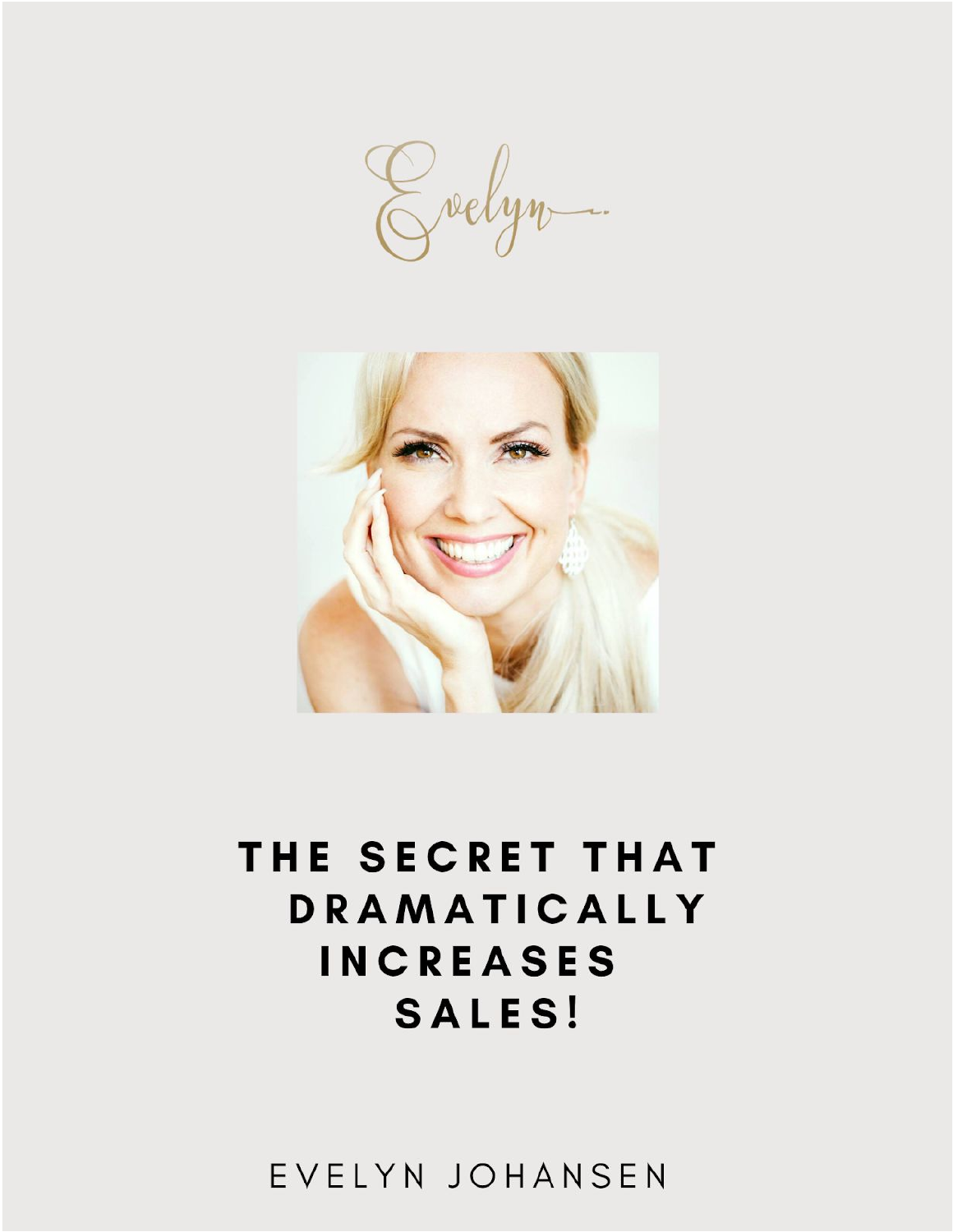velyn-

**[www.evelynjohansen.com](http://www.evelynjohansen.com/)**

# **This Secret Will Make People Want to Buy From You!**

To help you grow your business and increase sales, I'm going to teach you the secret to *why* customers buy products or services. As businesswomen, if we don't know the secret behind *why* someone buys what they buy, we'll always struggle to make money.

So what's the secret? Keep reading, because very soon it's going to click for you and you'll be one of the few business owners who knows the secret to 7-figure sales.

People don't buy products or services for no reason. They buy them because they are looking for a *benefit* or to have a need or desire met.

If we don't know what our customers or clients want or need, which problems we are helping them solve, and how their lives will be better after buying our products or services, sales will stagnate and we'll end up in the 95% category of failed businesses.

Extensive research shows there are eight primary and different categories for why humans are motivated. These categories motivate us to take actions, like exercising, eating, self-development or buying. These eight categories offer the clearest understanding for why customers buy what and when they do.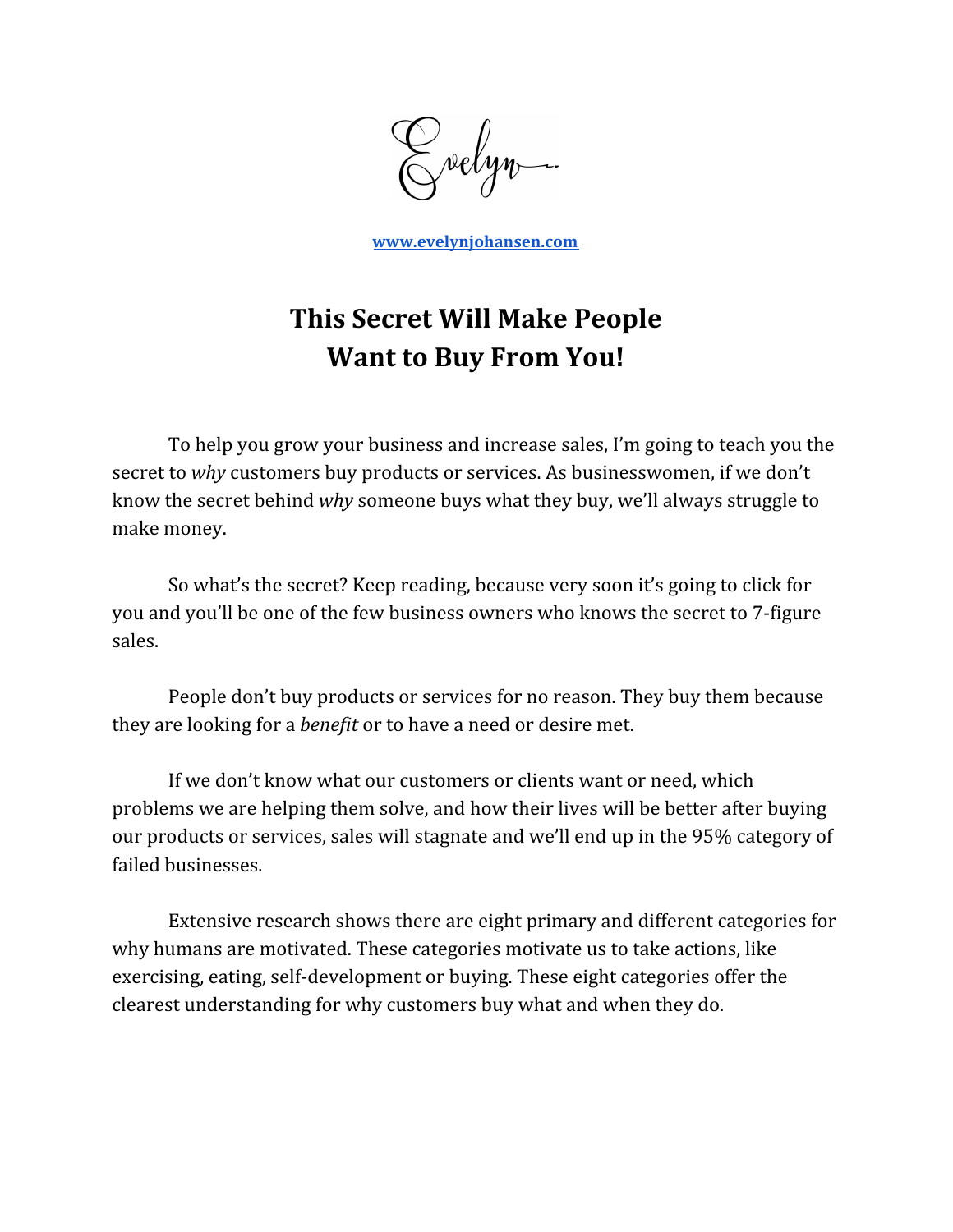**These categories are represented by eight words, each beginning with the letter S. The eight categories are:**

- 1. Survival
- 2. Safety
- 3. Social
- 4. Status
- 5. Schooling
- 6. Spirituality
- 7. Self-Actualization
- 8. Self-Transcendence

Not only do these eight categories explain why customers buy, these eight S's are the most efficient way of categorizing the real benefits you can offer your clients/customers.

# **Remember**… **customers and clients buy benefits.**

The eight S's can be matched with Abraham Maslow's hierarchy of human needs. Abraham Maslow was a prominent psychologist who attempted to get to the root of human motivation.

He asked questions like: What motivates people to act? To behave as they do? To make choices? Why are we all motivated by different things? Why is the same person motivated by different things at different times?

He concluded that there are eight different reasons for *why* people become motivated to take action. Applying this understanding to our product development and marketing/advertising can be extremely useful.

Why?

Because when we know what our ideal clients or customers want, we can: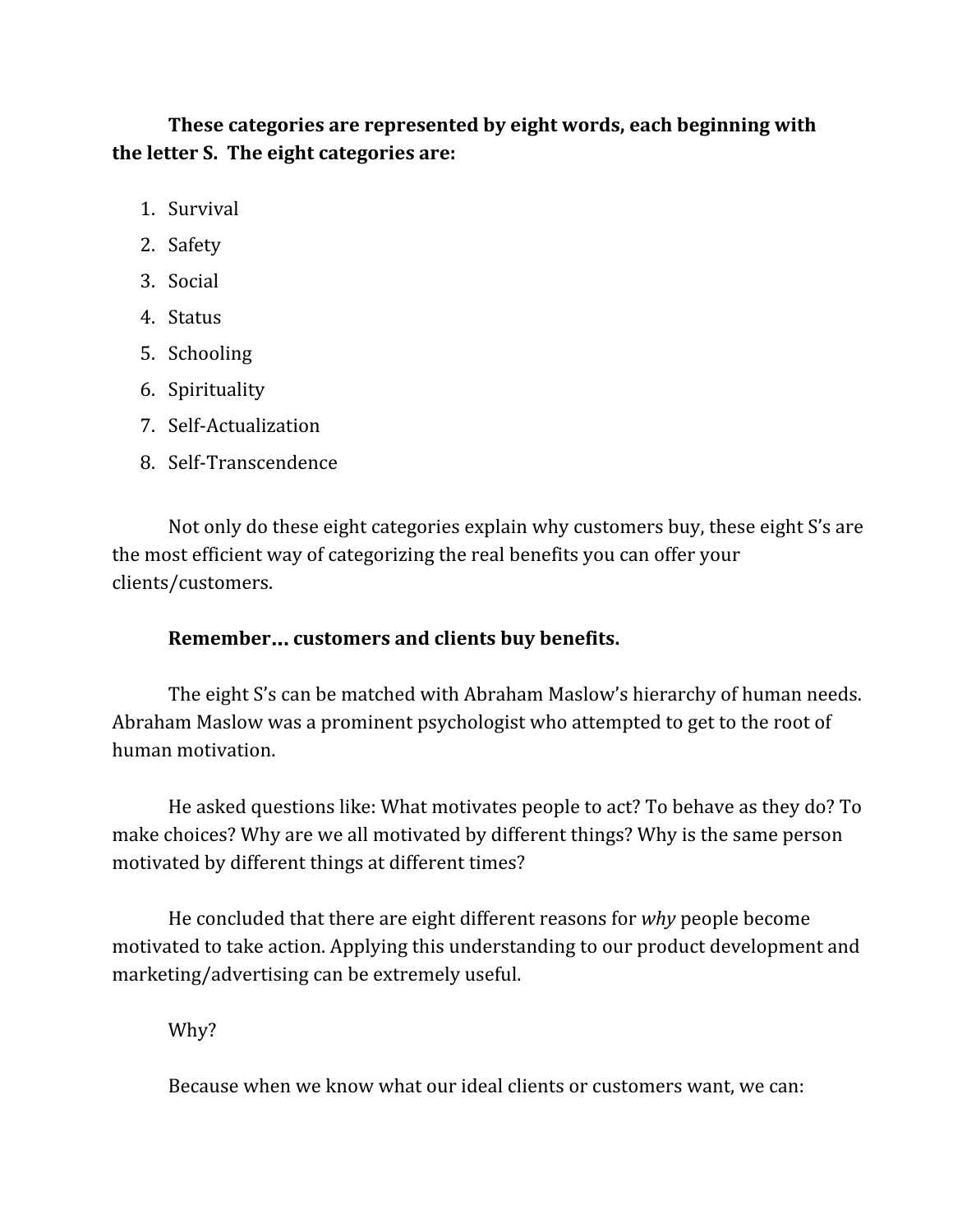1) Create products and services that are a perfect match to what our ideal clients want/need.

2) We can use the same information to market and advertise it to them.

# **And that is the Secret: to know their needs so well that they feel compelled to buy from us.**

If you can apply the 8 categories I'm about to teach you in your product/service development and in your marketing and advertising, you have mastered the secret few know about, making you all the more alluring to your potential customers. Not only will your sales increase dramatically, your customers and clients will become raving fans.



# **In this simple grid are the 8 categories:**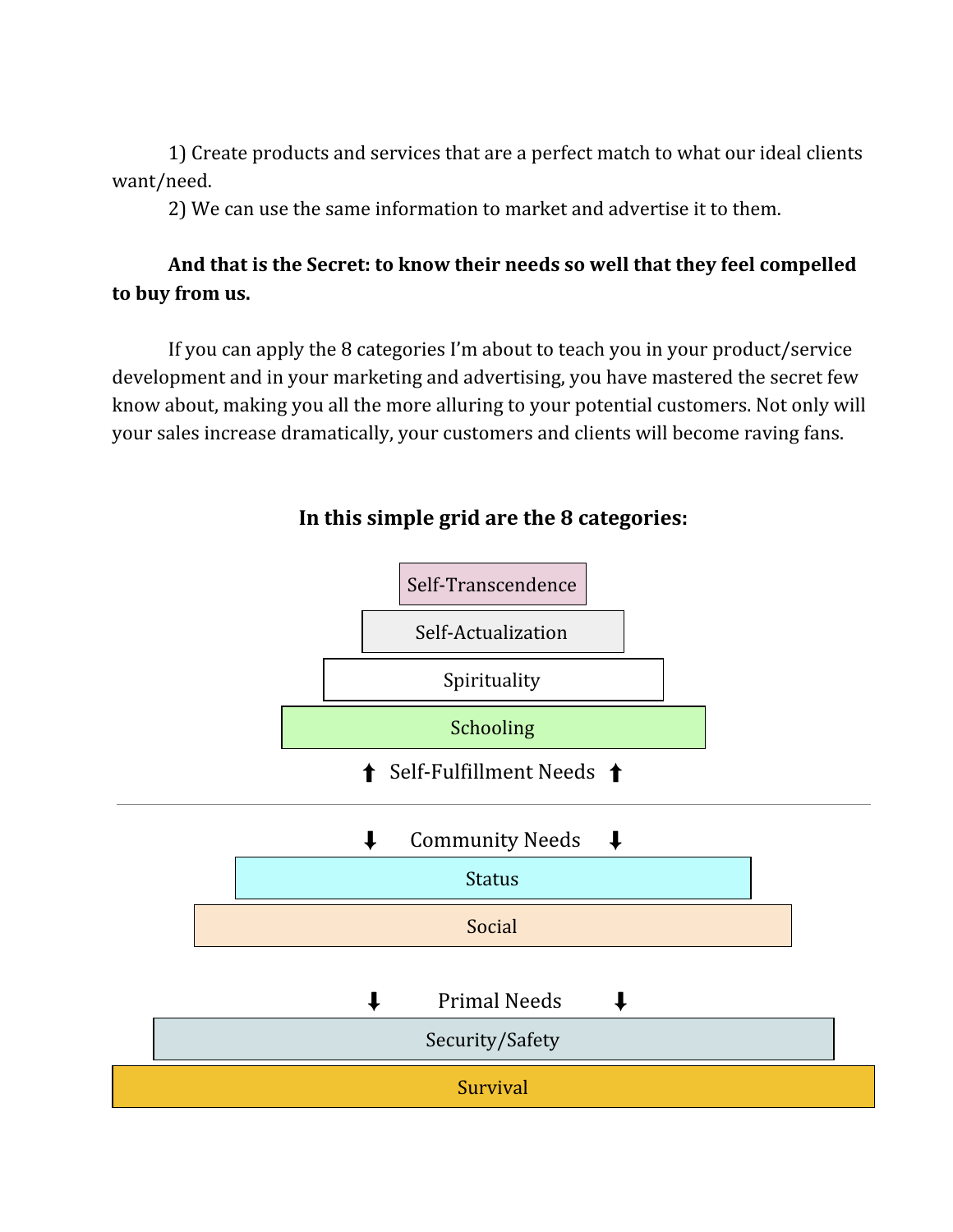#### **The 8 categories can be divided into 3 groups:**

*Group 1: Primal Needs Group 2: Community Needs Group 3: Self-Fulfillment Needs*

Our *Primal Needs* are inborn (hunger, thirst, physical safety, etc.), having evolved over tens of thousands of years and are more physical in nature. They stem from the need to *physically* survive.

Our *Community Needs* are more psychological in nature (love, belonging, status, relationships, etc.), and stem from the need to feel mentally and emotionally secure in our community.

It's only when our *Primal and Community Needs* are satisfied that we can focus on our *Self-Fulfillment Needs* (Learning, self-development, Spirituality, art, etc.). Conversely, if the things that satisfy our *Primal and Community Needs* are swept away, we are no longer concerned about the maintenance or development of our *Self-Fulfillment Needs*.

*Primal and Community Needs* spring from necessity. Let's review both.

#### **Primal Needs**

The 2 *Primal Needs* spring from our need to *physically* survive. If we don't have them met, we'll experience discomfort, physical pain, or physical suffering. The worst-case scenario is death. Usually, however, if we lack in our *Primal Needs*, they cause anxiety, induce stress, or cause worry. A severe lack in our *Primal Needs,* or even if we just perceive and conclude that there is a lack without there being one, causes us to go into fight-or-flight mode. When we are deprived of one of the *Primal Needs*, we start to feel physically threatened, and will do almost whatever it takes to have the needs met.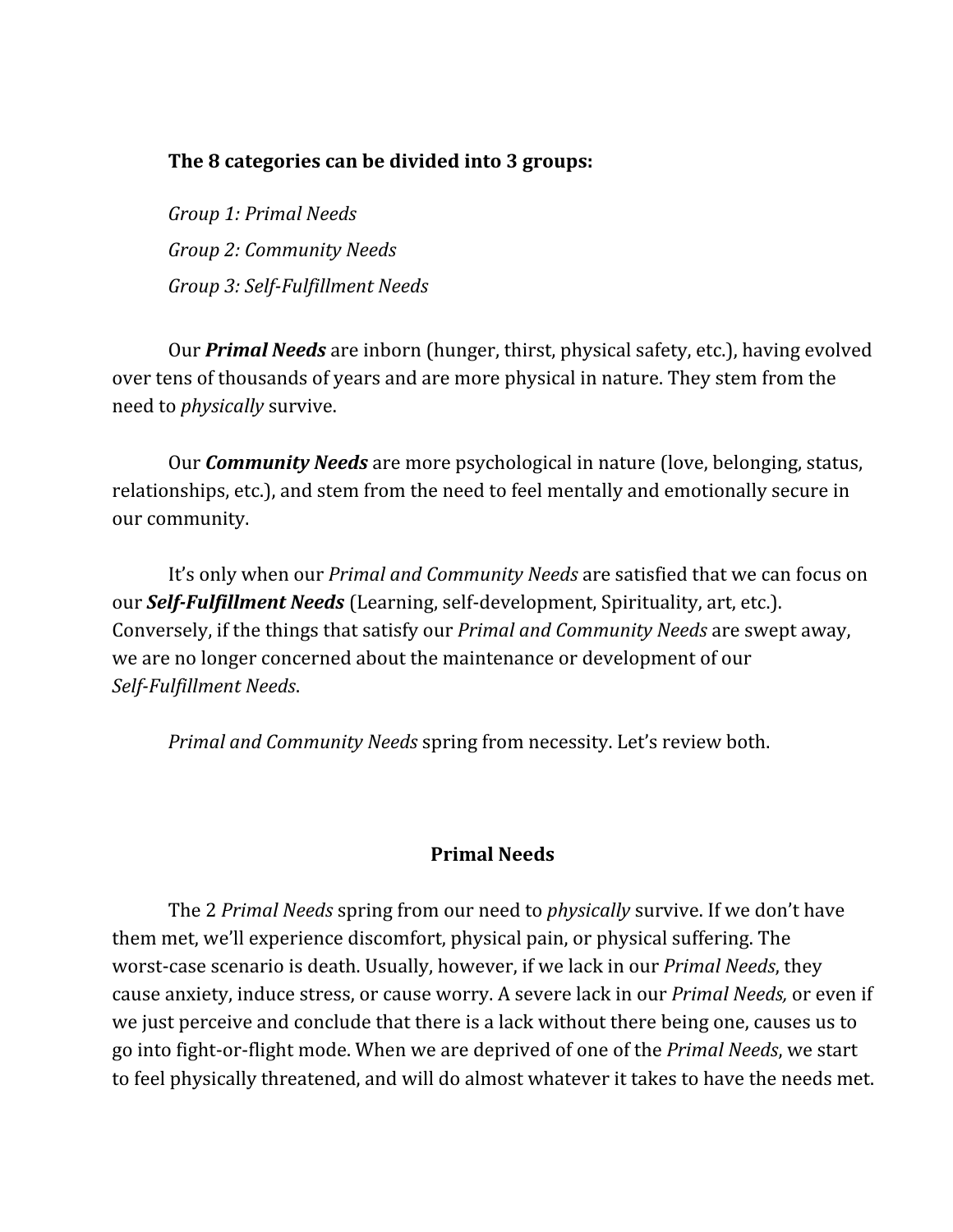Think of a time when you didn't sleep for an entire night or longer. How did you feel? Or perhaps you didn't eat for 10 hours. Most likely, you would go to great lengths to relieve the pain you were experiencing, whether it be exhaustion, emotional discomfort, or hunger.

The *Primal Needs* are very powerful motivators because if we don't have them met, they can wreak havoc in our lives (try not sleeping for five days and see how motivated you are to study for an exam!).

When we lack either of the *Primal Needs*, what motivates us to take action is to find relief from the pain that the lack of that *Primal Need* creates. In short, our motivation to act comes from a place of wanting to escape physical discomfort, pain, suffering, or even death and to feel physically well again. Also, in feeling secure in having our *Primal Needs* met, we are less likely to experience worry, stress, or anxiety, worry.

# **Community Needs**

The 2 *Community Needs* spring from our need to belong to a family/tribe or survive in our community.

If we don't have our *Community Needs* met, we'll experience things like emotional pain, loneliness, a feeling of rejection, heartache, feeling like we don't belong, social anxiety, or any suffering that stems from feeling disconnected from others. The worst-case scenario could be social isolation or even suicide.

Usually, however, if we lack in our *Community Needs,* they cause anxiety, induce stress, or cause worry. A severe lack in our *Community Needs,* or even if we just perceive and conclude that there is a lack without there being one, also causes us to go into fight-or-flight mode. When we are deprived of one of the *Community Needs*, we start to feel emotionally threatened, as in social anxiety, feeling inferior to others (inferiority complex), or experiencing imposter syndrome.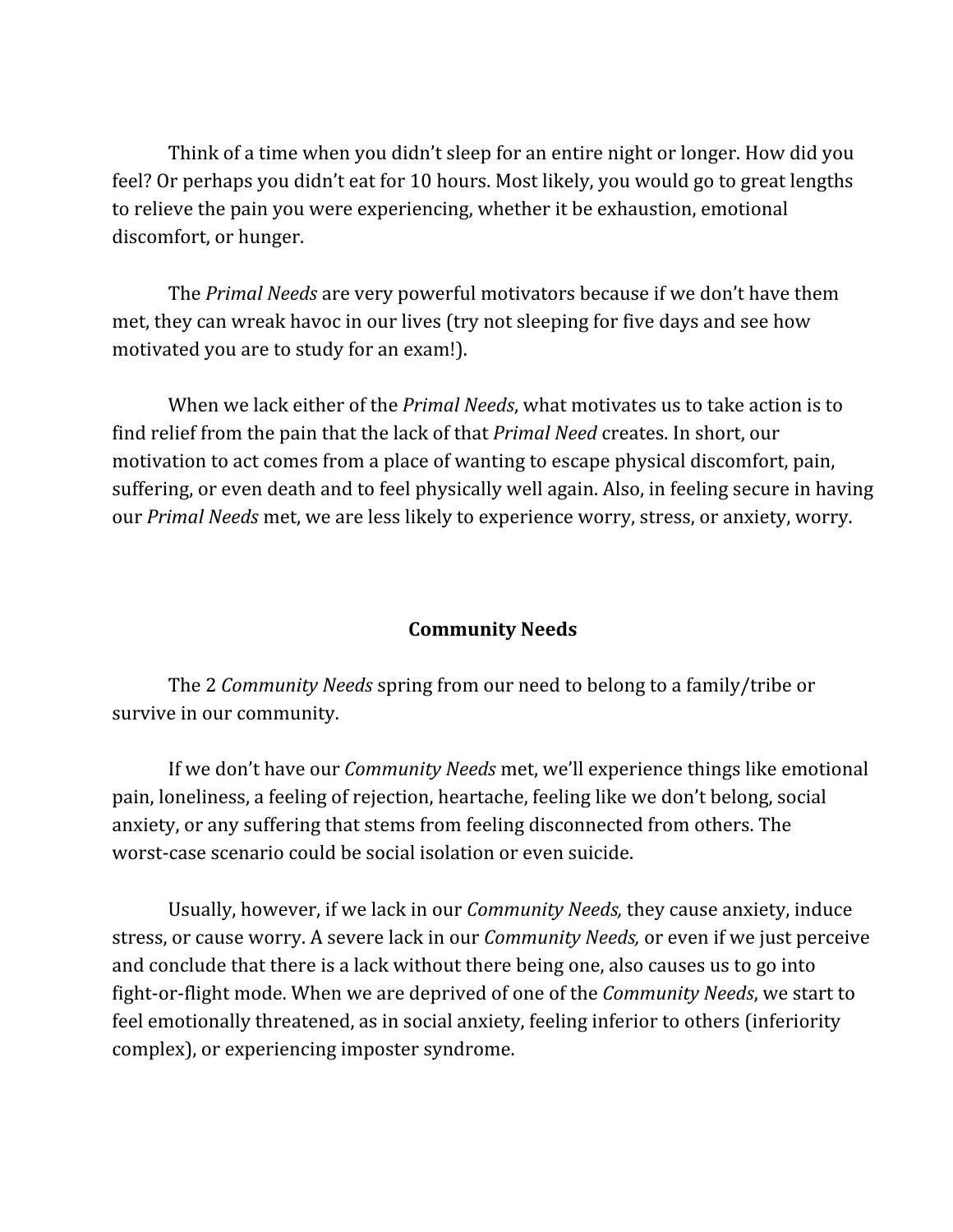Think of a time when you didn't feel like you fit in. What did that feel like? Or think of the last time you felt like you were a complete outsider and felt like you stuck out like a sore thumb. Or maybe someone shamed you or bullied you as a child or even as an adult. Most likely, you would go to great lengths to relieve the emotional pain you were experiencing, by either avoiding people, places, events, or social situations that caused you that pain.

The *Community Needs* are also very powerful motivators because if we don't have them met, they can cause us a great deal of emotional pain.

When we lack either of the *Community Needs*, what motivates us to take action is to find relief from the emotional pain that the lack of that *Community Need* creates. In short, our motivation to act comes from a place of wanting to escape emotional discomfort, pain, suffering, or even social ostracization and to feel that we belong and are valued and are important. When we feel we have our *Community Needs* met, we are less likely to experience worry, stress, or anxiety, worry.

Within the *Primal and Community Needs* categories, generally (although not always) each lower need has to be met first before moving to the next higher level. Once each of these *Needs* has been satisfied, if at some future time a lack is detected, an individual will act to remove the lack. If one is starving, one will be motivated to find food, etc.

Let's go over the *Primal and Community Needs* in greater detail to better understand why we, or our customers, are motivated to take action.

#### **Primal Needs In Detail**

#### **1) Survival:**

The first need we have is *Survival*, and it is the most essential of all our *Needs* and it is physiological in nature. If a person lacks this *Need*, they're likely to ditch everything else just so they can meet this one first. For example, if someone is feeling famished, they'll have a hard time focusing on anything besides food. They will abandon what they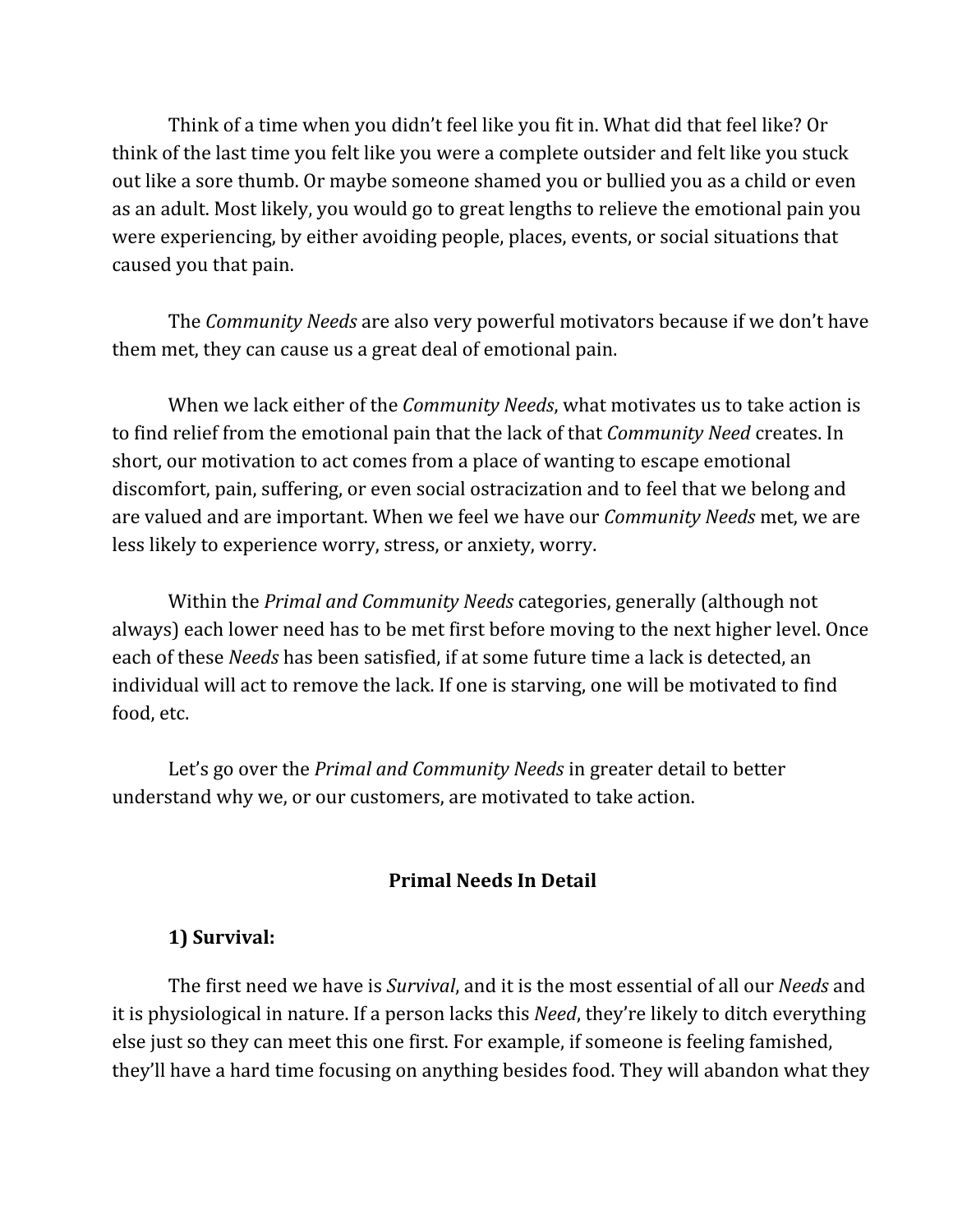are doing to find relief from the pain that hunger is causing them. Another example of a *Survival* need would be the need for adequate sleep.

Customers who are in this category are seeking to meet their need for physiological survival. They are seeking products or services that meet their physiological needs. Any product not directly connected to helping a person meet his or her needs in a very short time span is simply ignored.

Products and services in this category include things like food, water, sleep products.

#### **2) Safety:**

Once people's *Survival* requirements are met, the next *Need* that arises is a safe environment, which is also physiological in nature. This includes our need for physical and environmental safety. For adults living in developed nations, *Safety Needs* are more apparent in emergency situations (e.g. war, natural disasters, pandemic).

Customers who are in this category are seeking to meet their Need for safety and security, or in short, they are looking to have a safe environment. They are seeking products or services that help them to feel safe and secure.

Products and services in this category include things like insurance, security alarms, and pepper spray. Therapy and coaching can be considered for this category, as stress, anxiety, and overwhelm may make us feel unsafe or insecure. Those who suffer from domestic violence, bullying violence or physical harassment, are also in this category. It can even include counseling for sufferers of PTSD, whether their PTSD stemmed from war, domestic violence, or other.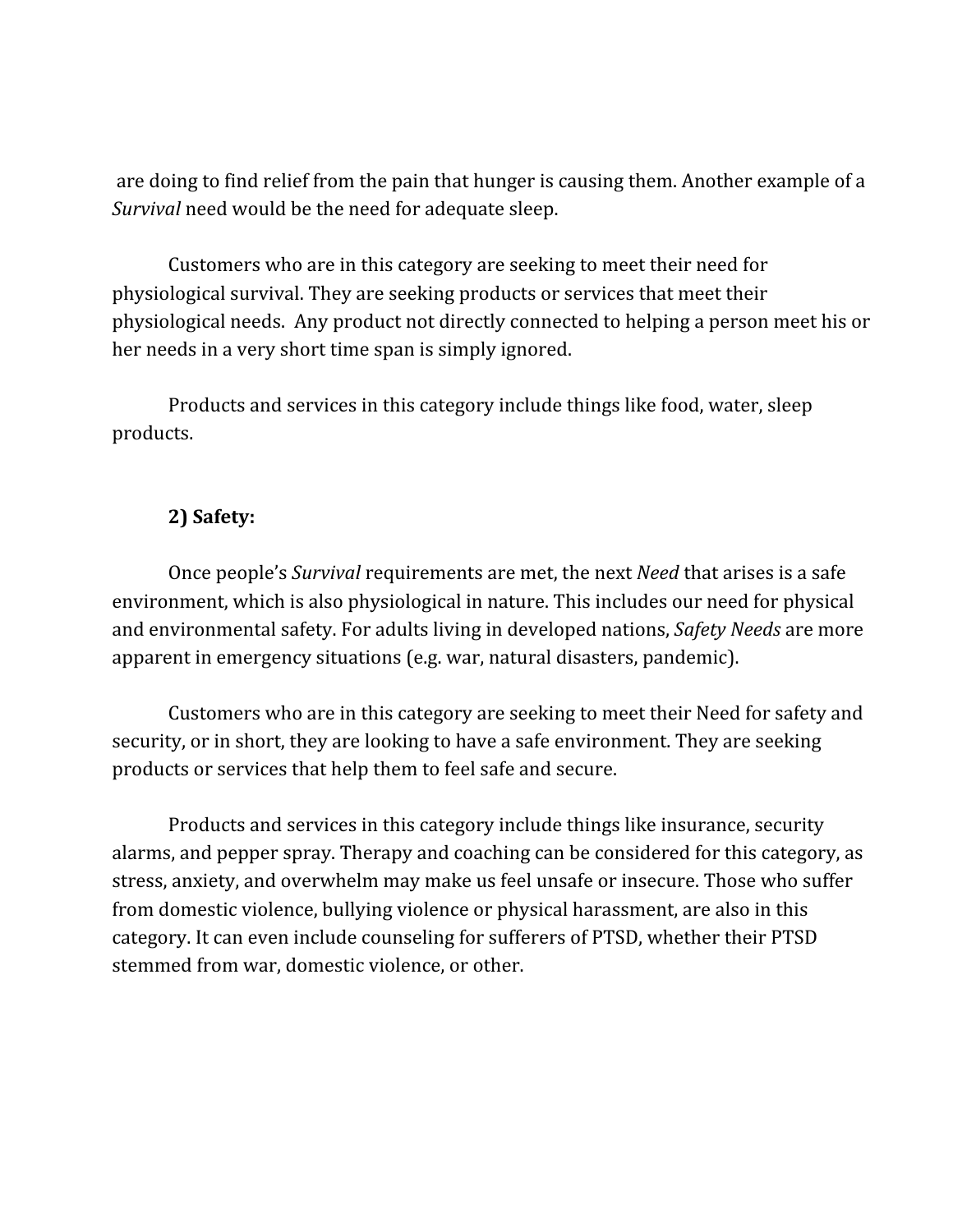#### **Community Needs In Detail**

#### **3) Social:**

The third *Need* is *Social* and is all about love. This *Need* includes all relationships, both romantic, as well as ties to friends and family members. Importantly, *Social Needs* encompasses both feeling loved and feeling love towards others within our tight-knit tribe. It involves feeling valued and seen in your inner circle of friends and family.

Customers who are in the *Social* category are seeking products or services to meet their need to affiliate with others, be accepted, or to find love.

Products and services in this category include things like dating apps, relationship programs, social clubs, religion (if for social purposes) or even social media sites like Facebook!

Those who suffer from loneliness, feeling like they don't have their own family or tribe, or who have or are experiencing mental or emotional abuse from their tribe or family, are also in this category.

*Note: Social Needs are more of a Feminine trait and women are more likely to feel confident about themselves when they fulfill this need.*

#### **4) Status:**

The fourth and final *Primal Need* need is *Status***,** and there are two components to this need. The first involves feeling confident and good about yourself, holding yourself in high esteem, and being your own unique individual. The second involves feeling that you are important and that you have some type of status, that others hold you in high regard.

When people's *Status* needs are met, they feel confident within themselves and see their contributions and achievements to the world as valuable and important. What they do, what they create, and what they accomplish gives them a sense of feeling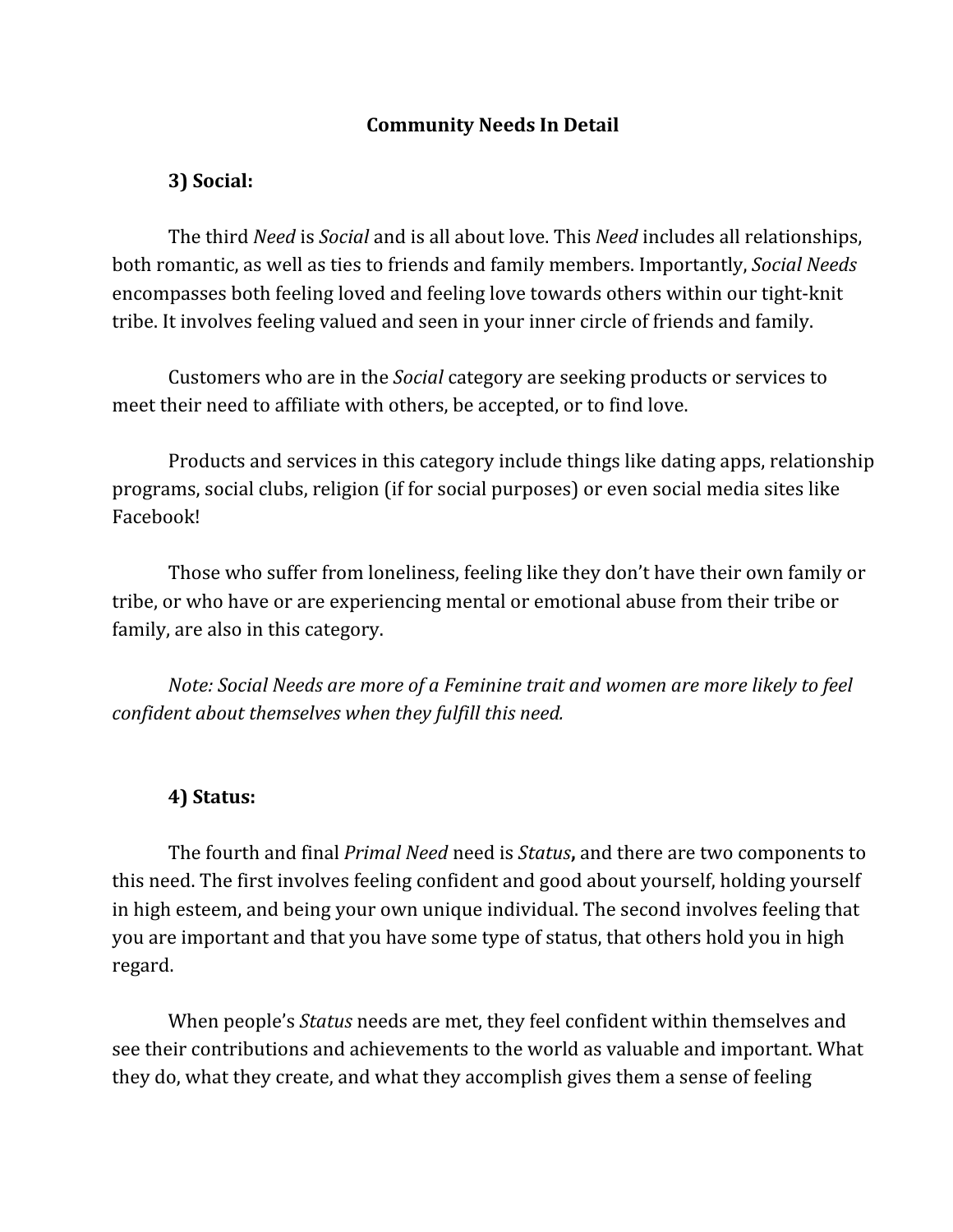respected. When *Status* needs are not met, they may experience feeling unaccomplished, have low self-confidence, or may feel unworthy of respect.

Customers who are in the *Status* category are seeking products or services that help them achieve what they want, that help them increase their competency, and that help them gain social or financial status, approval, esteem, and recognition. Usually, empowering information is sought by people at the *Status* level. Products and services can be things like life-coaching, counseling, membership in an exclusive club, cars, or even apparel, jewelry, technology, or first-class airline tickets.

Those who suffer from imposter syndrome, who feel the lack a sense of accomplishment, feel they lack a sense of self, or who feel they are inferior to others or experience imposter syndrome, or who have or are looking to uplevel in society, are also in this category.

*Note: Status Needs are more of a Masculine trait and men are more likely to feel confident within themselves when they have this need met.*

 $*$   $*$ 

Satisfying the *Primal Needs* is important because it is then we can grow into our highest potential as individuals. It's only after an individual has met the four first needs, the *Primal Needs*, that he or she can become motivated by the *Self-Fulfillment Needs*.

Once a customer or client has fulfilled the first four needs, then he/she is more likely to look for products or services in the *Self-Fulfillment Needs* category.

#### **Self-Fulfillment Needs**

*Primal Needs* are needs that emerge when we are being deprived of something like food, water, community, or status. We act on these needs to move away from, or avoid pain, whether physical, mental, emotional, financial, or other.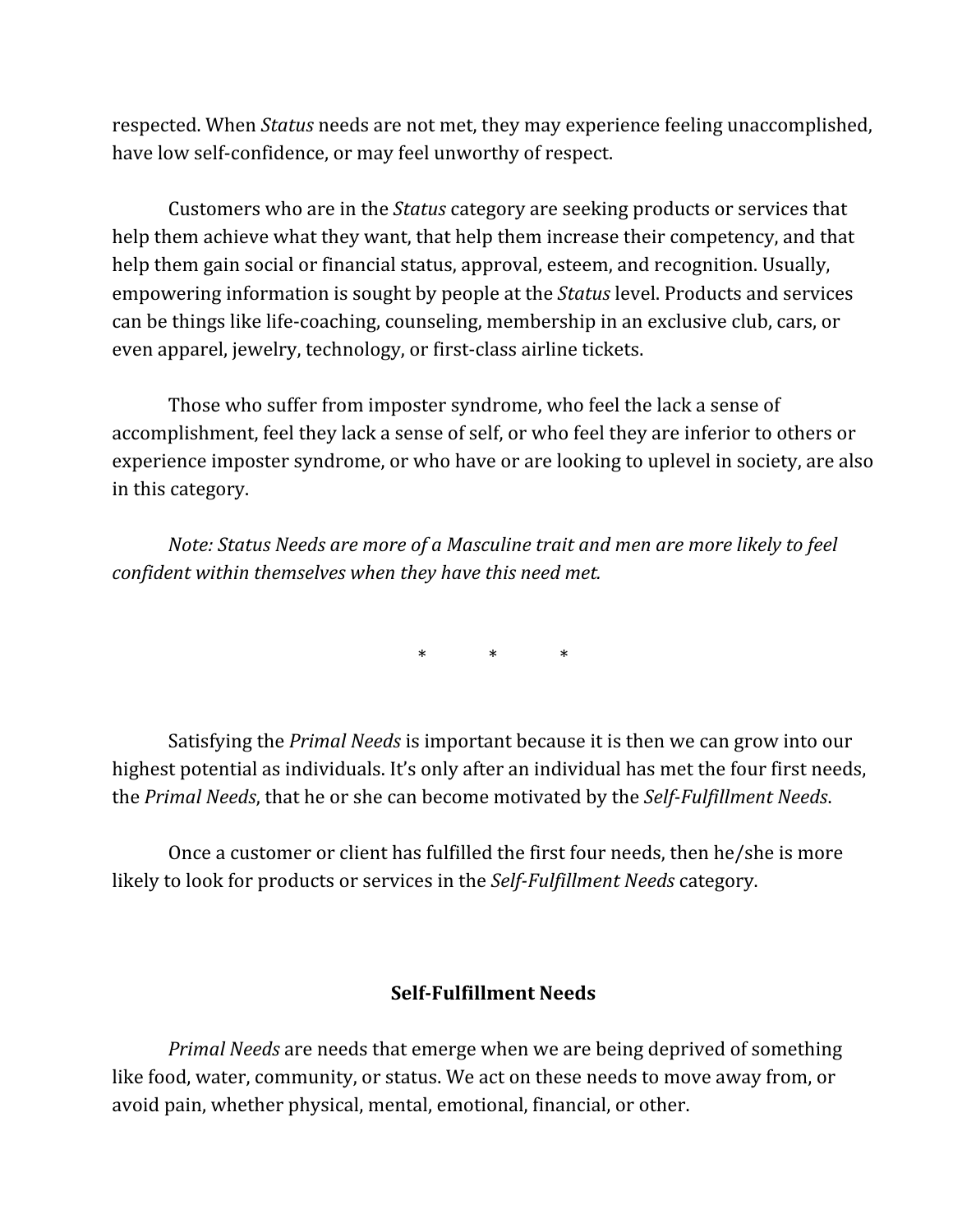*Self-Fulfillment*, however, arise within us as a desire to evolve ourselves, to grow, or improve. We act on *Self-Fulfillment Needs* to move toward, or gain pleasure, joy, happiness, etc., whether physical, mental, emotional, financial, or other.

Customers in the *Self-Fulfillment Needs* category, are motivated by their desires for personal self-fulfillment and to grow.

Let's review the *Self-Fulfillment Needs*, which are:

#### **5) Schooling:**

The fifth need is *Schooling*. People who are motivated by this category are seeking to learn, to understand, and explore. They are seeking truth and knowledge. They value mental clarity, good judgment, intellectualism, reasoning, and acumen.

When people's *School* needs are met, they feel a sense of brilliance, educated, smart, and intelligent. They feel they are living up to their cognitive and higher learning abilities.

Clients or customers who are in the *Schooling* category are seeking products or services that are educational or that increase their knowledge or intelligence. Products and services might include college, conferences, seminars, books, media, or other. It would involve any product or service aimed at increasing their cognitive abilities.

# **6) Spirituality:**

The sixth need is *Spirituality*, and here people are seeking a connection with nature, symmetry, order, art, and beauty. They are looking for information on how to appreciate, connect with, and express themselves through the arts, through style, through aesthetically pleasing environments, and imagery.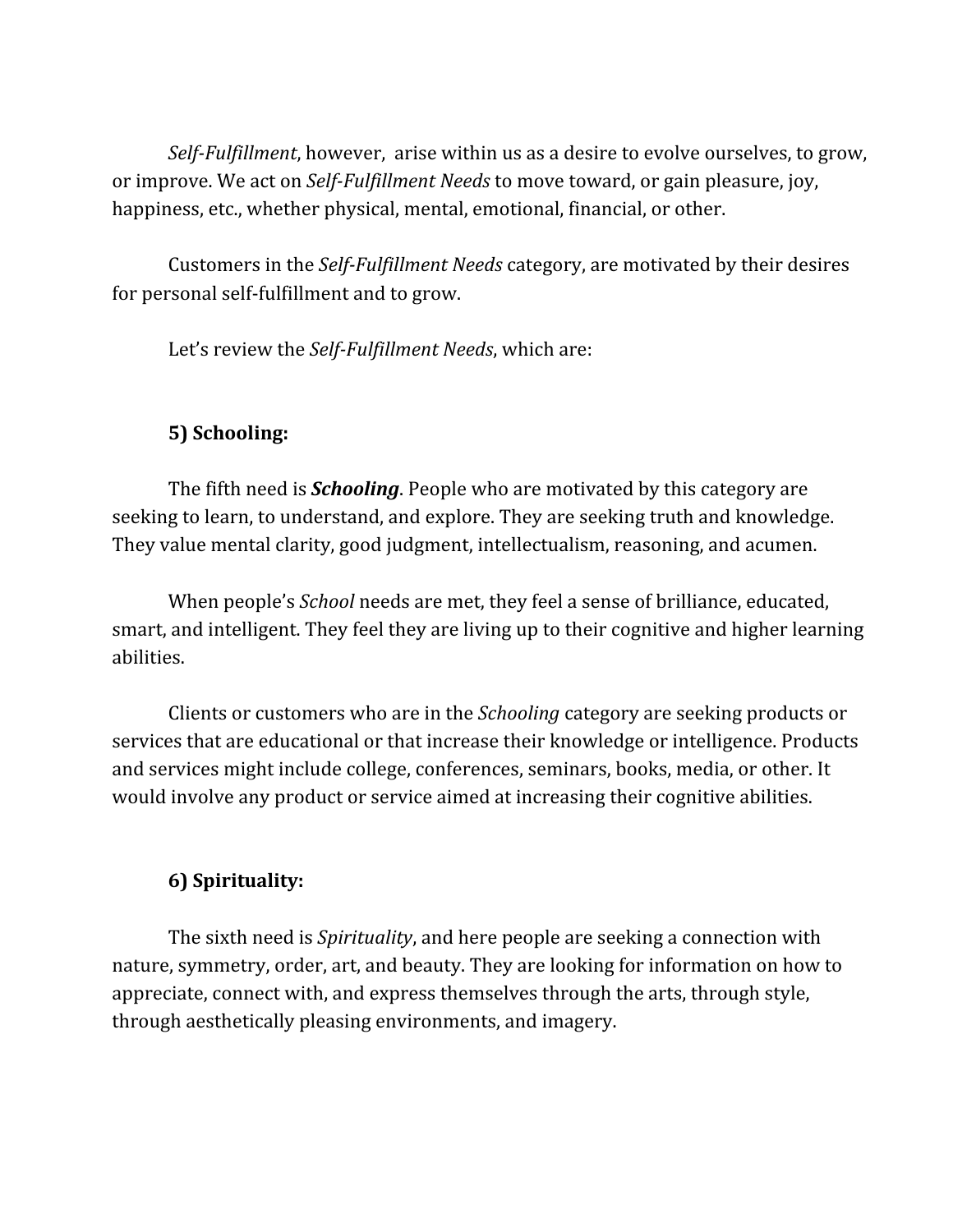When people's *Spirituality* needs are met, they feel a sense of connection with nature, feel they are able to express themselves in spiritual or artistic ways, and they feel more interconnected with the abstract world.

Clients or customers who are in this category are seeking products or services that support them in their artistic endeavors, that facilitate their intimacy with nature, or that puts them in an environment to appreciate beauty. Products and services might include painting supplies, performing arts shows, musical instruments, crafts, sculptures, poetry, or even apparel if it is a form of artistic self-expression and not status.

# **7) Self-Actualization:**

In the seventh category, we find the need for *Self-Actualization*. Here, people are motivated by finding self-fulfillment and realize one's full potential. A self-actualizer is a person who is living creatively and fully, aspiring to his or her highest self. In his studies, Maslow found that self-actualizers had found their core-nature, or the essence that is unique to them. One interesting fact of self-actualization is that it looks different for everyone. However, self-actualized people feel that they are doing what they believe they were meant to/destined to do. They seek to have peak experiences.

When people's *Self-Actualization* needs are met, they feel a sense of wholeness, completeness, that they are one with living their purpose or destiny.

Clients or customers who are in this category are seeking products or services that help them live their highest selves. Products and services might include spiritual retreats, self-development conferences, books, a cabin in the woods, or anything that helps them feel they are living up to their highest potential.

# **8) Self-Transcendence:**

The eighth and final need is *Self-Transcendence*. Here, people are seeking to connect to something beyond the small self, or the ego or to help others find self-fulfillment and realize their potential. Self-transcendent people are selfless and are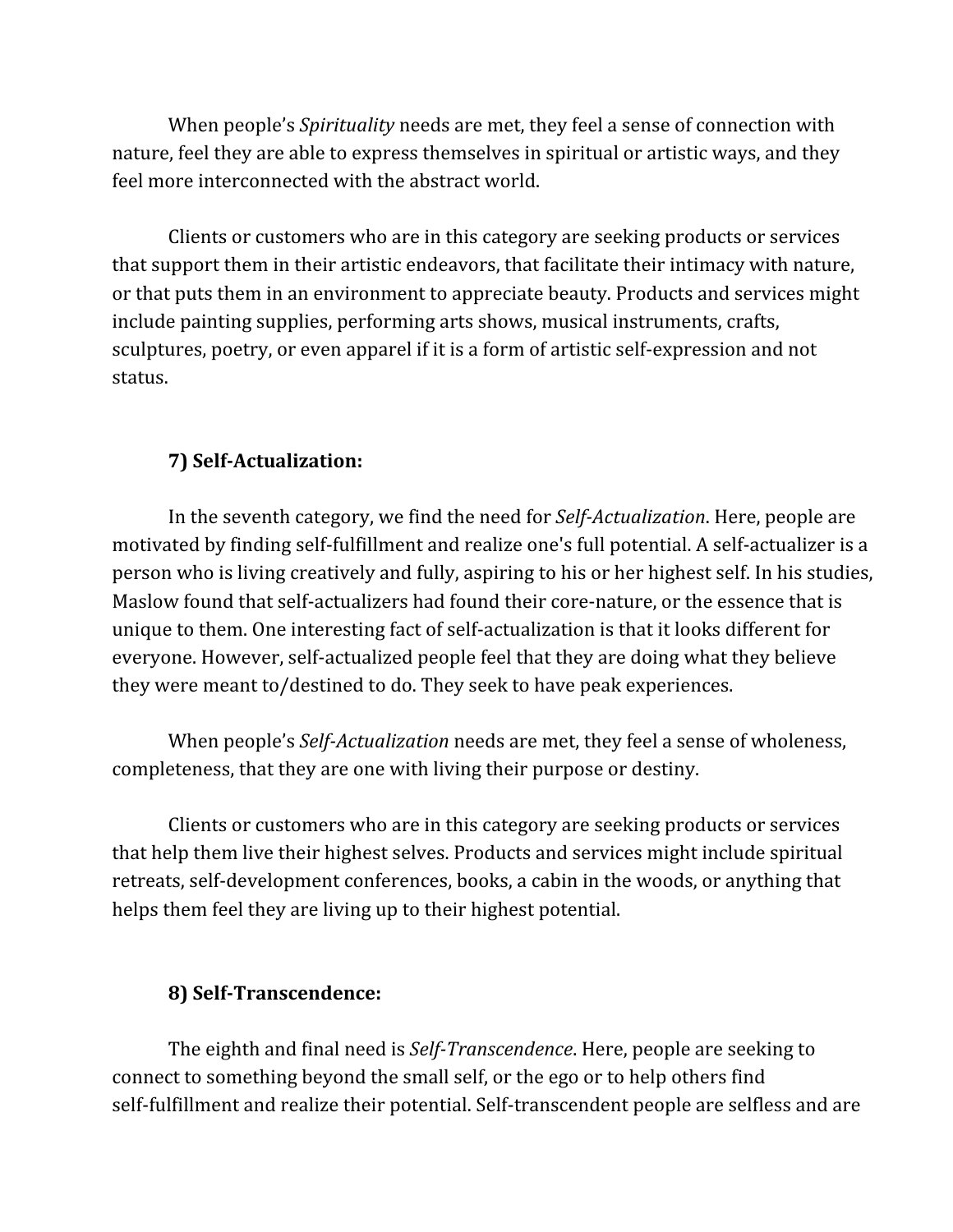looking to give back. They are generous and loving and view humanity as one. They seek to help and heal, and to uplift others.

When people's *Self-Transcendence* needs are met, they feel that they are giving back to society and to the world in a meaningful way. They feel they are creating their legacy, serving the world and the next generation to follow.

Clients or customers who are in this category are seeking products or services that help them help others, whether that be through acts of service, by providing mentorship or coaching, or by serving others in a selfless way. Products and services or organizations might include mentorship programs, products that support fair trade, not-for profits, or charities.

\* \* \*

Here's the thing that's important to note: Most people spend most of their time in the *Primal Needs* Category, which again are the *Survival, Safety/Security, Social*, and *Status* Needs.

Few reach *Self-Transcendence*.

However, even if we reach *Self-Transcendence*, we still need to have all 8 needs met to feel fulfilled.

But at different times we will spend more time in one need. Say a person is looking for a relationship. Which need are they looking to have fulfilled? Or say someone has just experienced something traumatic, what need are they motivated by? Or say someone wants to buy food, which need is that?

As I'm sure you've realized, some of the needs seem to overlap. A person seeking counseling might do so whether they are motivated by *Safety* (as in someone who suffers from anxiety or PTSD), or *Self-Actualization* (someone who wants self-development). But what we're trying to find out is what motivates them IN THE MOMENT. This is so that we can accurately market and advertise to them.